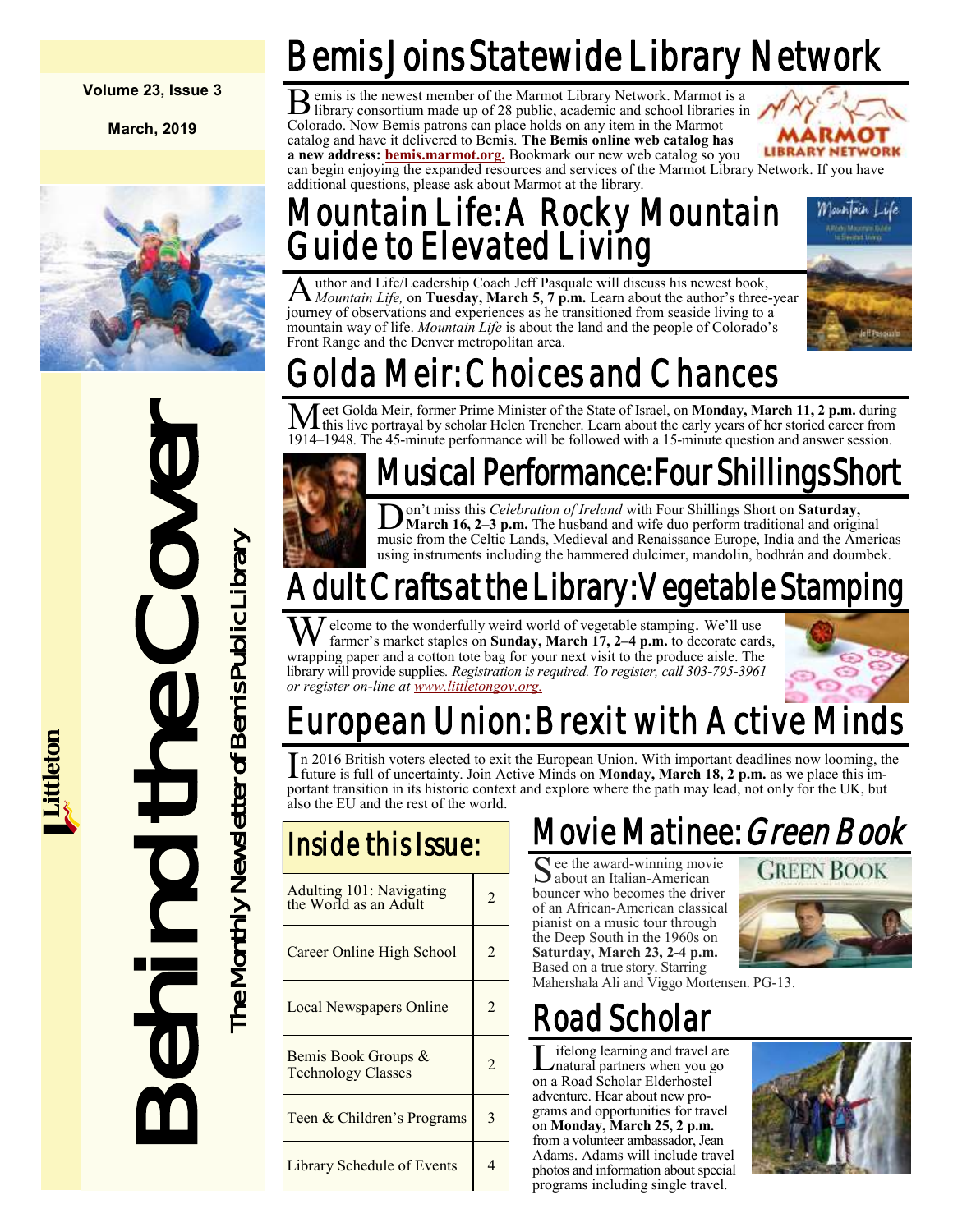# Adulting 101

T his series for older teens and adults will offer tips, tricks and insight on how to navigate the world as an adult. Numerous life skills will be discussed that are perfect for young adults or grownups who just need a refresher course. Dinner will be provided to participants each evening. *Registration is required for each session. Attendance at each session is not required. Please call 303-795-3961 to register, or register online at the library's events calendar at [www.littletongov.org.](https://www.littletongov.org/city-services/city-departments/bemis-library/library-events-calendar/-curm-3/-cury-2019)*

**Adulting 101 presentations are from 5:30–7:30 p.m. on the following dates.**

- **Monday, March 25: Get a Job** Resume and interviewing tips and how to find a good job
- **Tuesday, March 26:Money Managing** How to save and use your money, including understanding your credit
- **Wednesday, March 27: The Care & Keeping of You** Taking care of your home and your health on your own
- **Thursday, March 28: Welcome Your World** How to stay safe online, access reliable news sources and vote

# Realize Your Educational and Career Goals with Career Online High School

If you are an adult age 19 and up and live in the city of Littleton,<br>this online diploma program from Career Online High School ma this online diploma program from Career Online High School may be for you. The program requires a commitment of 6–18 months depending on your previous transferrable credits. Fill out the online self-assessment to start the process of determining eligibility for a scholarship at [www.colorado.careeronlinehs.gale.com/self](https://www.colorado.careeronlinehs.gale.com/self-assessment/)[assessment/.](https://www.colorado.careeronlinehs.gale.com/self-assessment/) For more information call the library at 303-795-3961.



# Local Newspapers Available Online

Read the *Denver Post* and the *Littleton Independent* online with your Bemis Library Card.<br>Click on the <u>America's News</u> link in the library's A-Z Database directory and read the Click on the **[America's News](https://bemis.libguides.com/az.php)** link in the library's A-Z Database directory and read the current editions of your favorite local newspapers online.

# Book Groups at Bemis

 $\bar{J}$  e have a variety of Book Groups that meet throughout the month. Choose a group that suits your interests and join us for some stimulating discussions.

### **Senior Book Club First Monday of each month at 2 p.m. Mar. 4:** *And The Mountains Echoed*

by Khaled Hosseini Abdullah and his sister Pari live with their father and stepmother in a small village in Afghanistan, struggling together through poverty and brutal winters. To Abdullah, Pari is



everything, and he will do anything for her. When the siblings journey across the desert to Kabul with their father, they have no sense of the fate that awaits them and the events that will echo down generations and across oceans.

**Apr. 1:** *The One-Hundred-Year-Old Man Who Climbed Out the Window and Disappeared*

by Jonas Jonasson Confined to a nursing home and about to turn  $100$ , Allan Karlsson–who has a larger-than -life back story as an explosives expert–climbs out of the win-



dow in his slippers and embarks on an unforgettable adventure involving thugs, a murderous elephant and a very friendly hot dog stand operator.

 **Monday Evening Book Group Third Monday of each month at 7 p.m. Mar. 18:** *The Revised Fundamentals of*

*Caregiving* by Jonathan Evison Ben Benjamin Jr. is a former stayat-home dad. His two young children died in a tragic accident after which his wife left him. Broke and grieving, Ben signs up for a

caregiver class and lands a job tending Trev, a teenage boy with muscular dystrophy. The unlikely duo set

JE 1

out on a cross-country road trip to take in as many bizarre highway attractions as possible en route to visiting Trev's estranged dad. **Apr. 15:** *The Changeling*

by Kenzaburo Oe Goro Hanawa, a celebrated film director, has made a series of tapes for Kogito, his world-

famous writer brother-in-law, before jumping to his death. Kogito listens to the tapes obsessively after Goro's suicide, in an attempt to understand it.

 **Books & Beer Discussion Group Fourth Thursday of each month at 6 p.m. at Saint Patrick's Brewing Co., 2842 W. Bowles Ave, Littleton, CO 80120. Mar. 28:** *Driving Miss Norma* by Tim Bauerschmidt

# Technology Classes

Bemis has 24 Internet access computers on the lower level of the library, plus another seven located in the Children's Room for use by our patrons in fifth grade and younger. Free Wi- Fi is



available throughout the library.

We also offer free computer and Internet classes on a regular basis. To learn about or register for an upcoming class and/or group use of our computer lab, call the library at 303-795-3961. You also may register for classes online at the Library Main Calendar at [www.littletongov.org.](https://www.littletongov.org/city-services/city-departments/bemis-library/library-events-calendar/-curm-3/-cury-2019/-selcat-157)

### **Classes are held from 9:30–11 a.m. unless otherwise noted.**

 **Mon., Mar. 4: Libby on Marmot Library Network**

Were you using Libby before we joined the Marmot Library Network? Want to learn how to switch your library from Across Colorado Digital Consortium to Marmot? We'll go over moving your previous Libby account to the new Marmot Library Network account! *Registration required.*

**Prerequisites:** Compatible devices can be found here: [help.libbyapp.com.](https://help.libbyapp.com/6105.htm) Libby is not currently supported by Kindle or Nook devices.

- **Mon., Mar. 11: Meet the Website** Meet Bemis Library's new website, **bemis**[.marmot.org.](https://bemis.marmot.org/) We'll look at how to search the catalog, how to access your account, and how to find our research databases. *Registration required.* **Prerequisites:** Computer basics (familiarity with keyboard and mouse) and Internet basics (knows how to navigate a web browser). Please bring library card if you have one.
- **Wed., Mar. 20: Basic Canva 6–7:30 p.m.** Canva is a free graphic-design tool website you can use online. We'll learn how to make our own beautiful graphics using their simple drag-and-drop format. Everyone will go home with a flyer they created themselves! *Registration required.*

**Prerequisites:** Internet comfort (knows how to easily navigate a web browser, open new tabs, etc.), computer comfort (can easily use keyboard and mouse - both left and right clicking and the scroll wheel) and an active email account (must know password; contact the library if you need assistance setting up an email account).

- **Wed. Mar. 6, 13 & 20, 1:30–3 p.m. Mon. Mar. 25, 9:30–11 a.m. One-on-One Tech Help 30-minute sessions** Sign up for a 30 minute individualized tech assistance appointment with a librarian. *Registration required.*
- **Open Computer Lab: 9:30–11 a.m.** *Every* **Thursday morning.** *No registration required.* Get answers to your computerrelated questions every Thursday morning from 9:30–11 a.m. in the library's Computer Lab. Practice your computer skills and have a little one-on-one time with a computer class instructor. Bring your smartphone or tablet and get individual help downloading ebooks and eaudiobooks.

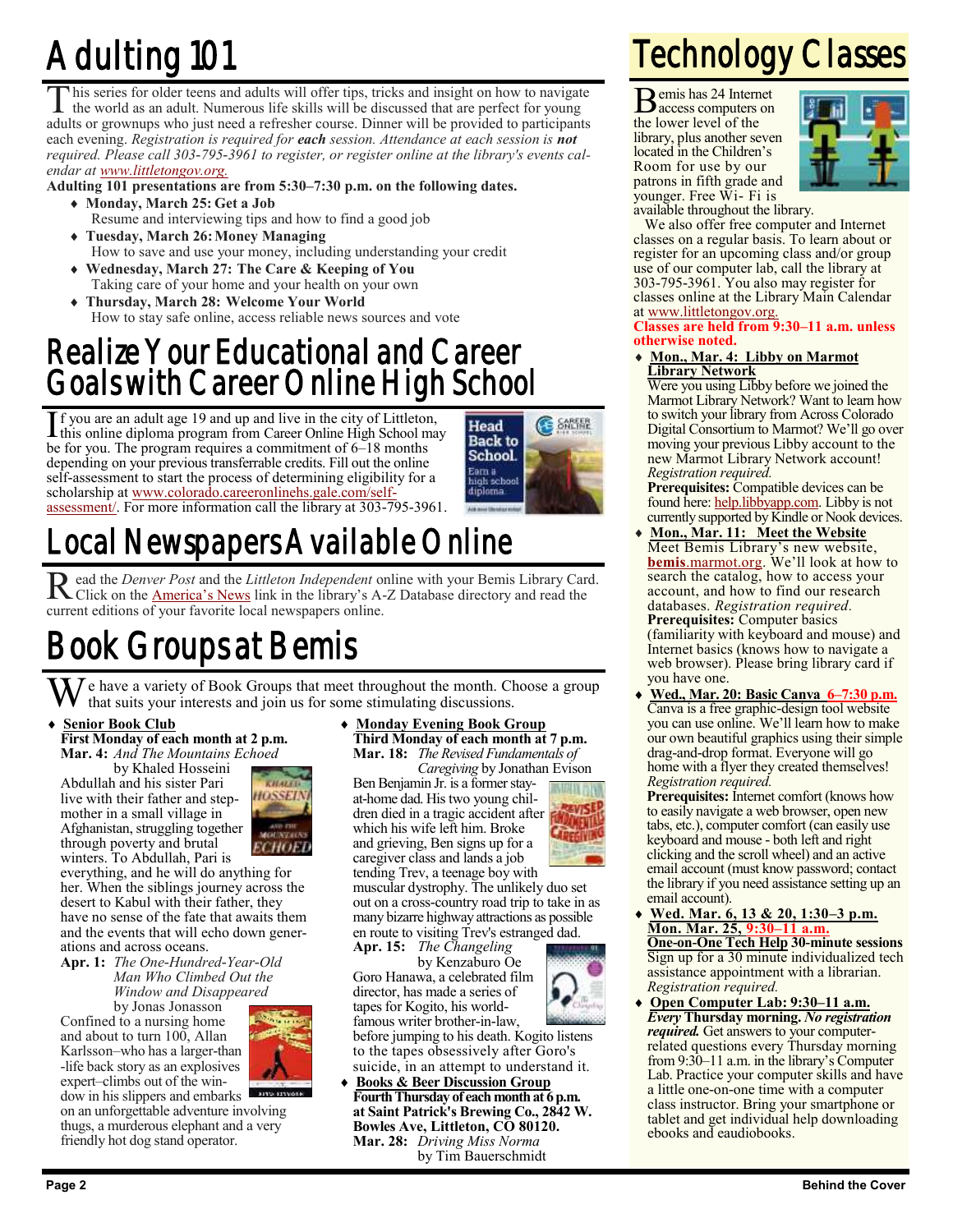

F or more information, call the library at 303-795-3961 and ask for the Teen Deck or send an email to

### [libem@littletongov.org.](mailto:libem@littletongov.org.)

 **Board Game Friday March 8: 5–7:30 p.m.** Play board games in the library after-hours! Snacks and improv fun will be

provided. *This is an after-hours event. Participants must arrange for a ride home at 7:30 p.m. No registration required.*

 **Teen Advisory Group (TAG) 4 th Saturday of every month, 12–1:30 p.m. Mar. 23:** TAG, you're it! Enjoy fun and games while you earn community service credit by helping us make the library better. No registration required.

# Smash Bros Tournament

Put your skills to the test and see how you do against your



friends at this Smash Bros Tournament on **Saturday, March 2, 2 p.m.** Gift cards to GameStop are on the line in this elimination-style tournament. *Registration is required. To register, call 303-795-3961 or register on-line at [www.littletongov.org.](https://www.littletongov.org/city-services/city-departments/bemis-library/library-events-calendar/-selcat-97/-curm-3/-cury-2019)*

# Adulting 101

There's a lot to learn when negotiatin<br>the world as an adult. This series of here's a lot to learn when negotiating presentations, **March 25-28, 5:30–7:30 p.m.,** has a lot to offer high school juniors and seniors. *See the article on the top of Page 2 for more information. Registration is required.*

## Outreach Services from Bemis Public Library

B emis outreach librarians visit several<br>residential locations in the city each emis outreach librarians visit several month to deliver library materials and services to residents. For more information, including a schedule of locations visited, please contact the outreach librarians by calling Bemis at 303-795-3961 and asking for Sheena or Claire or by email at: [bemisoutreach@littletongov.org.](mailto:bemisoutreach@littletongov.org)

# Children's Programs





K APOW! Inspector Magic's Super Hero Show uses fun, magic and illusions<br>that are all about Reading and Super Heroes. This energetic and interactive that are all about Reading and Super Heroes. This energetic and interactive performance on **Sunday, March 3, 3 p.m.** centers on books and biographies of historical heroes while promoting self-esteem and positive attitudes. Learn how to transform into a super hero as books (and a little work) can help you succeed in any endeavor you choose. For families with children of all ages.

# gart Irish Dancers

Y oung dancers from the McTeggart, Colorado's Premier Irish Dance Acade my, will be at Bemis on **Sunday, March 10, 3–3:30 p.m.** The show feature colorful costumed members performing a variety of foot-tapping, high-energy oung dancers from the McTeggart, Colorado's Premier Irish Dance Academy, will be at Bemis on **Sunday, March 10, 3–3:30 p.m.** The show features routines accompanied by rousing traditional Irish music. This event is a great way for families with children of all ages to "kick" off St. Patrick's Day celebrations!



# oring Break Activities

- **Drop-in Crafts–Tues., March 26, 10–11 a.m.–For All Ages** Stop by the Children's Room between 10–11 a.m. for some make and take crafty fun.
- **May the Force (of Static Electricity) Be with You!–Tues., March 26, 2 p.m. For Families with Children of All Ages**

Static electricity surrounds us, binds us and is a whole lot of fun to explore! Learn how you can harness electricity's force to levitate and repel objects, power light tubes, propel spacecraft, generate lightening and more in this Star Wars-themed exploration.



 **Movie Matinee:** *Ralph Breaks the Internet***–Thurs., March 28, 3 p.m. For Families with Children Ages 3 & Older**

See video game bad guy, Ralph, and fellow misfit Vanellope von Schweetz, as they travel to the World Wide Web. Snacks will be provided. Children under the age of 8 must attend with an adult. PG. Length: 112 minutes. *Reservations required. Come in or call 303-795-3961 to reserve your spot.*

 **Birds of Prey presented by HawkQuest–Fri., March 29, 11 a.m. For Families with Children of All Ages**

This exciting, educational and participatory program will show the importance of different raptor species, their specially-adapted tools and their role in our ecosystems. You will be able to observe the unique tools of the owl, the incredible talons and six-foot wingspan of the eagle, the aerodynamic features of the falcon and the precision flying of the hawk.



 $C$   $C$   $f$   $\cap$   $h$ 

 **Dads and Donuts–Sat., March 30, 10–10:30 a.m.–Ages 2-6 with caregivers** Calling all Dads, grandpas and uncles! Bring your little ones in for a fun story time with donuts, juice  $\&$  coffee treats!

# oing Programs

### *No regular story times the week of March 25.*

- **All Together Now Story Time: All Ages. Monday at 9:30 or 10:30 a.m. and Wednesday at 10:30 a.m. & 4 p.m.** Thirty minutes of stories, songs and activities. For kids of all ages, but children under age 3 *must* attend with an adult.
- **Story Box: Ages infant-36 months.** @your library **Tuesday at 9:30 & 10:30 a.m. and Wednesday, Thursday & Friday at 9:30 a.m.** Thirty minutes of stories and songs for children and a caring adult to introduce the joys of rhythm, rhyme and reading.
- **Preschool Story Time: Thursday at 11 a.m. Ages 3 and older.** Thirty minutes of stories, songs and activities with a *puppet show on March 7.*
- **Artful Story Time: Friday at 11 a.m. Ages 3 and older.** Stories, music and art combine for 30 minutes of fun with a *puppet show March 8.*
- **Ready, Set, BUILD! Lego Club: Grades K–5. Saturday, March 2 at 3 p.m.** You bring the creativity and we'll provide the Lego bricks. *Registration required.*
- **Paws to Read: Grades K–5, Saturday, March 9, 10 a.m.–noon** Kids are able to practice reading to a furry friend. Call 303-795-3961 to register for a 20-minute spot. *Presented by Denver Pet Partners* and *The Delta Society.*